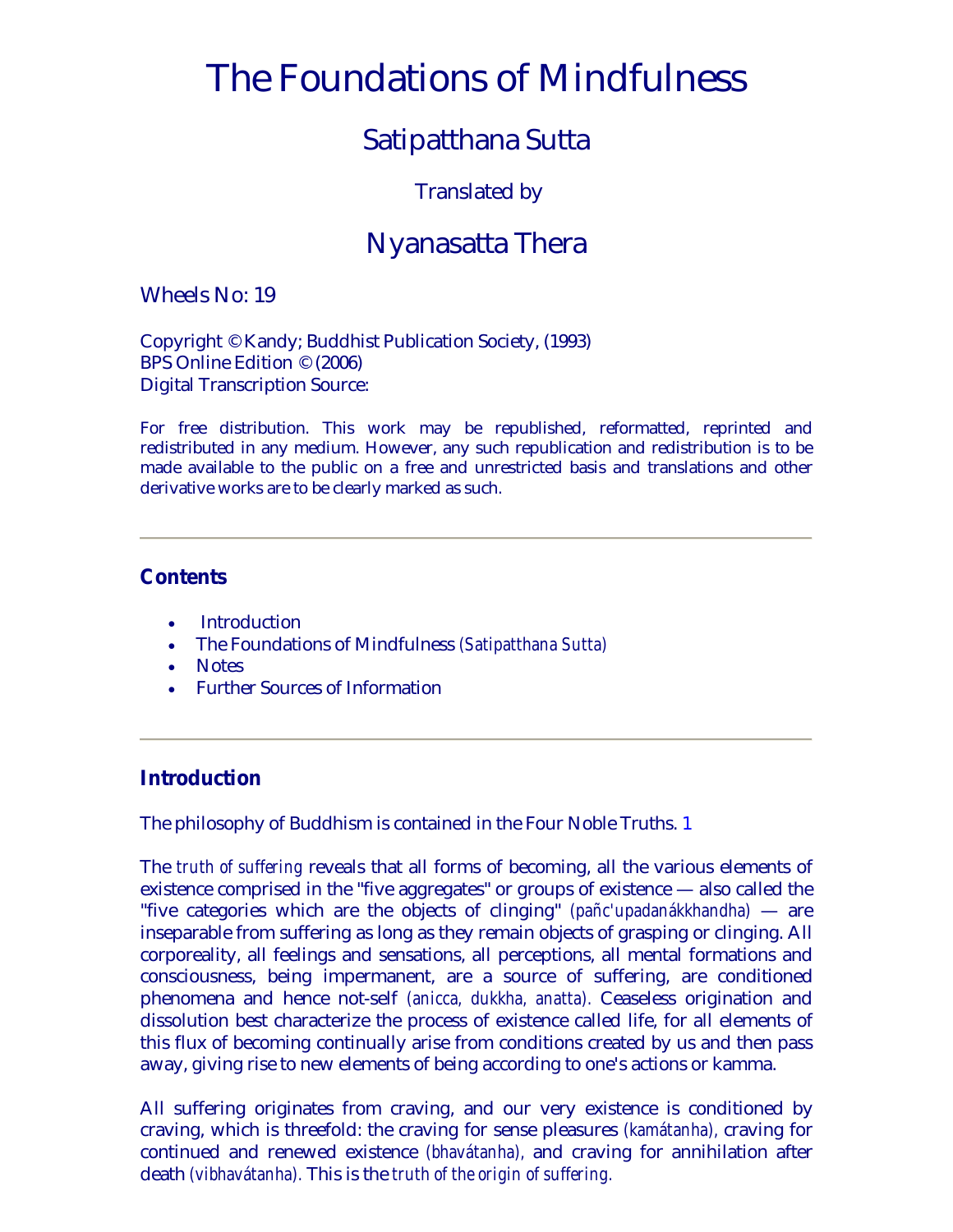The attainment of perfect happiness, the breaking of the chain of rebirths and suffering through the realization of Nibbana, is possible only through the utter extirpation of that threefold craving. This is the *truth of suffering's cessation.*

The methods of training for the liberation from all suffering are applied by following the Noble Eightfold Path of Right Understanding, Right Thought, Right Speech, Right Action, Right Living, Right Exertion, Right Mindfulness and Right Concentration of Mind. The Noble Eightfold Path consists of three types of training summed up in: virtuous conduct *(sila),* concentration *(samadhi)* and wisdom *(pañña).* This is the *truth of the way that leads to the cessation of suffering.*

The prevalence of suffering and absence of freedom and happiness is due to man's subjection to the three roots of all unskill and evil, and all unwholesome actions *(akusalakamma),* viz. lust, hatred and delusion *(lobha, dosa, moha).*

Virtuous conduct casts out lust. The calm of true concentration and mental culture conquers hatred. Wisdom or right understanding, also called direct knowledge resulting from meditation, dispels all delusion. All these three types of training are possible only through the cultivation of constant *mindfulness (sati),* which forms the seventh link of the Noble Eightfold Path. Mindfulness is called a controlling faculty *(indriya)* and a spiritual power *(bala),* and is also the first of the seven factors of enlightenment *(satta bojjhanga).* [2](#page-5-0) Right Mindfulness *(sammásati)* has to be present in every skillful or karmically wholesome thought moment *(kusalacitta).* It is the basis of all earnest endeavor *(appamada)* for liberation, and maintains in us the sense of urgency to strive for enlightenment or Nibbana.

The Discourse on the Foundations of Mindfulness, the *Satipatthana Sutta,* is the tenth discourse of the Middle Length Collection (Majjhima Nikaya) of the Discourses of the Enlightened One. It is this version which is translated in the present publication. There is another version of it, in the Collection of Long Discourses (Digha Nikaya No.22), which differs only by a detailed explanation of the Four Noble Truths.

The great importance of the Discourse on Mindfulness has never been lost to the Buddhists of the Theravada tradition. In Sri Lanka, even when the knowledge and practice of the Dhamma was at its lowest ebb through centuries of foreign domination, the Sinhala Buddhists never forgot the Satipatthana Sutta. Memorizing the Sutta has been an unfailing practice among the Buddhists, and even today in Sri Lanka there are large numbers who can recite the Sutta from memory. It is a common sight to see on full-moon days devotees who are observing the Eight Precepts, engaged in community recital of the Sutta. Buddhists are intent on hearing this Discourse even in the last moments of their lives; and at the bedside of a dying Buddhist either monks or laymen recite this venerated text.

In the private shrine room of a Buddhist home, the book of the Satipatthana Sutta is displayed prominently as an object of reverence. Monastery libraries of palm-leaf manuscripts have the Sutta bound in highly ornamented covers.

One such book with this Discourse written in Sinhala script on palm-leaf, has found its way from Sri Lanka as far as the State University Library of Bucharest in Rumania. This was disclosed while collecting material for the Encyclopaedia of Buddhism,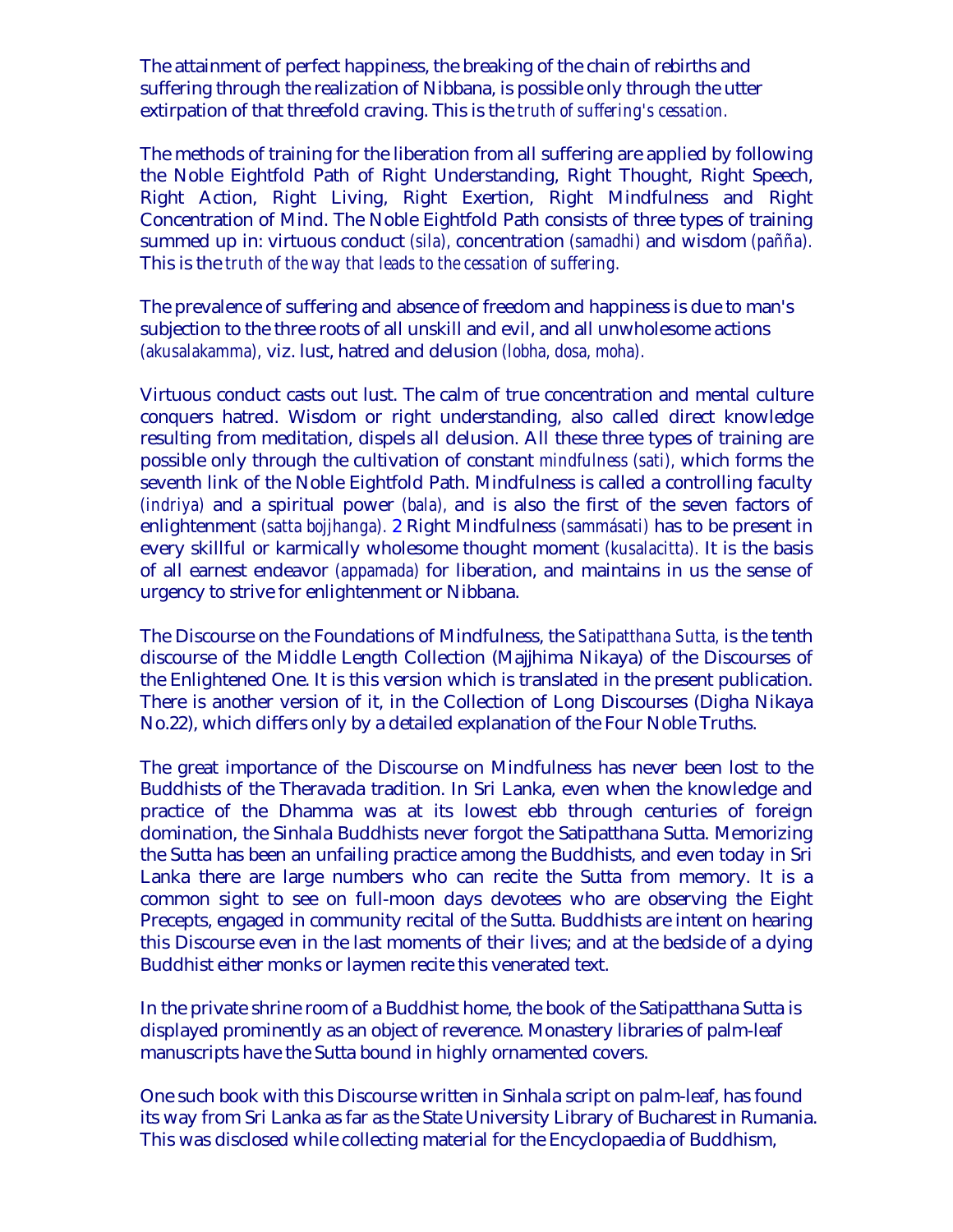when an Esperantist correspondent gave us a list of a hundred books on Buddhism found in the Rumanian University Libraries.

#### Mindfulness of Breathing *(Anapanásati)*

The subjects dealt with in the Satipatthana Sutta are corporeality, feeling, mind and mind objects, being the universe of right Buddhist contemplation for deliverance. A very prominent place in the Discourse is occupied by the discussion on mindfulness of breathing *(anapanásati).* To make the present publication of greater practical value to the reader, an introductory exposition of the methods of practicing that particular meditation will now be given.

Mindfulness of breathing takes the highest place among the various subjects of Buddhist meditation. It has been recommended and praised by the Enlightened One thus: "This concentration through mindfulness of breathing, when developed and practiced much, is both peaceful and sublime, it is an unadulterated blissful abiding, and it banishes at once and stills evil unprofitable thoughts as soon as they arise." Though of such a high order, the initial stages of this meditation are well within the reach of a beginner though he be only a lay student of the BuddháDhamma. Both in the Discourse here translated, and in the 118th Discourse of the same Collection (the Majjhima Nikaya), which specifically deals with that meditation, the initial instructions for the practice are clearly laid down:

Herein, monks, a monk, having gone to the forest or the root of a tree or to an empty place, sits down with his legs crossed, keeps his body erect and his mindfulness alert. Ever mindful he breathes in, mindful he breathes out. Breathing in a long breath, he knows, "I am breathing in a long breath"; breathing out a long breath, he knows, "I am breathing out a long breath." Breathing in a short breath, he knows, "I am breathing in a short breath"; breathing out a short breath, he knows, "I am breathing out a short breath." "Experiencing the whole (breath) body, I shall breathe in," thus he trains himself. "Experiencing the whole (breath-) body, I shall breathe out," thus he trains himself. "Calming the activity of the (breath-) body, I shall breathe in," thus he trains himself. "Calming the activity of the (breath-) body, I shall breathe out," thus he trains himself.

These are instructions given by the Enlightened One to the monks who, after their alms round, had the whole remaining day free for meditation. But what about the lay Buddhist who has a limited time to devote to this practice? Among the places described as fit for the practice of meditation, one is available to all: *suññagara,* lit. "empty house," may mean any room in the house that has no occupant at that moment, and one may in the course of the twenty-four hours of the day find a room in one's house that is empty and undisturbed. Those who work all day and feel too tired in the evening for meditation may devote the early hours of the morning to the practice of mindfulness of breathing.

The other problem is the right posture for meditation. The full "lotus posture" of the yogi, the *padmasana,* as we see it in the Buddha statues, proves nowadays rather difficult to many, even to easterners. A youthful meditator, however, or even a middle-aged one, can well train himself in that posture in stages. He may, for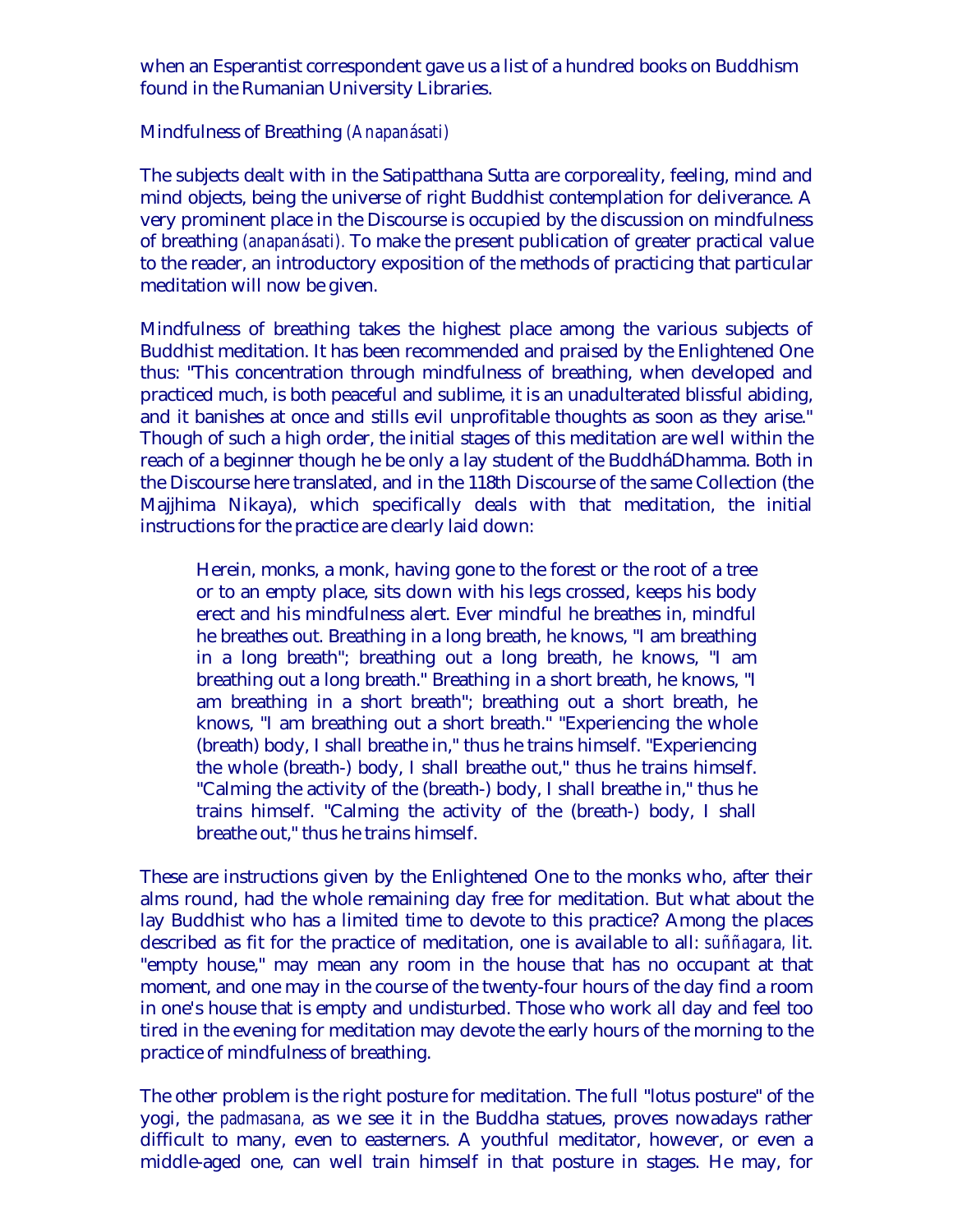instance, start with sitting on a low, broad chair or bed, bending only one leg and resting the other on the floor; and so, in gradual approximation, he may finally master that posture. There are also other easier postures of sitting with legs bent, for instance the half-lotus posture. It will be worth one's effort to train oneself in such postures; but if one finds them difficult and uncomfortable at the outset it will not be advisable to delay or disturb one's start with meditation proper on that account. One may allow a special time for sitting-practice, using it as best as one can for contemplation and reflection; but for the time being, the practice of meditation aiming at higher degrees of concentration may better be done in a posture that is comfortable. One may sit on a straight backed chair of a height that allows the legs to rest comfortably on the floor without strain. As soon however, as a cross-legged posture has become more comfortable, one should assume it for the practice of mindfulness of breathing, since it will allow one to sit in meditation for a longer time than is possible on a chair.

The meditator's body and mind should be alert but not tense. A place with a dimmed light will be profitable since it will help to exclude diverting attention to visible objects.

The right place, time and posture are very important and often essential for a successful meditative effort.

Though we have been breathing throughout our life, we have done so devoid of mindfulness, and hence, when we try to follow each breath attentively, we find that the Buddhist teachers of old were right when they compared the natural state of an uncontrolled mind to an untamed calf. Our minds have long been dissipated among visible data and other objects of the senses and of thought, and hence do not yield easily to attempts at mind-control.

Suppose a cowherd wanted to tame a wild calf: he would take it away from the cow and tie it up apart with a rope to a stout post. Then the calf might dash to and fro, but being unable to get away and tired after its effort, it would eventually lie down by the post. So too, when the meditator wants to tame his own mind that has long been reared on the enjoyment of sense objects, he should take it away from places where these sense objects abound, and tie the mind to the post of in-breaths and outbreaths with the rope of mindfulness. And though his mind may then dash to and fro when deprived of its liberty to roam among the sense objects, it will ultimately settle down when mindfulness is persistent and strong.

When practicing mindfulness of breathing, attention should be focused at the tip of the nose or at the point of the upper lip immediately below where the current of air can be felt. The meditator's attention should not leave this "focusing point" from where the in-coming and out-going breaths can be easily felt and observed. The meditator may become aware of the breath's route through the body but he should not pay attention to it. At the beginning of the practice, the meditator should concentrate only on the in-breaths and out-breaths, and should not fall into any reflections about them. It is only at a later stage that he should apply himself to the arousing of knowledge and other states connected with the concentration.

In this brief introduction, only the first steps of the beginner can be discussed. For more information the student may refer to the English translation of the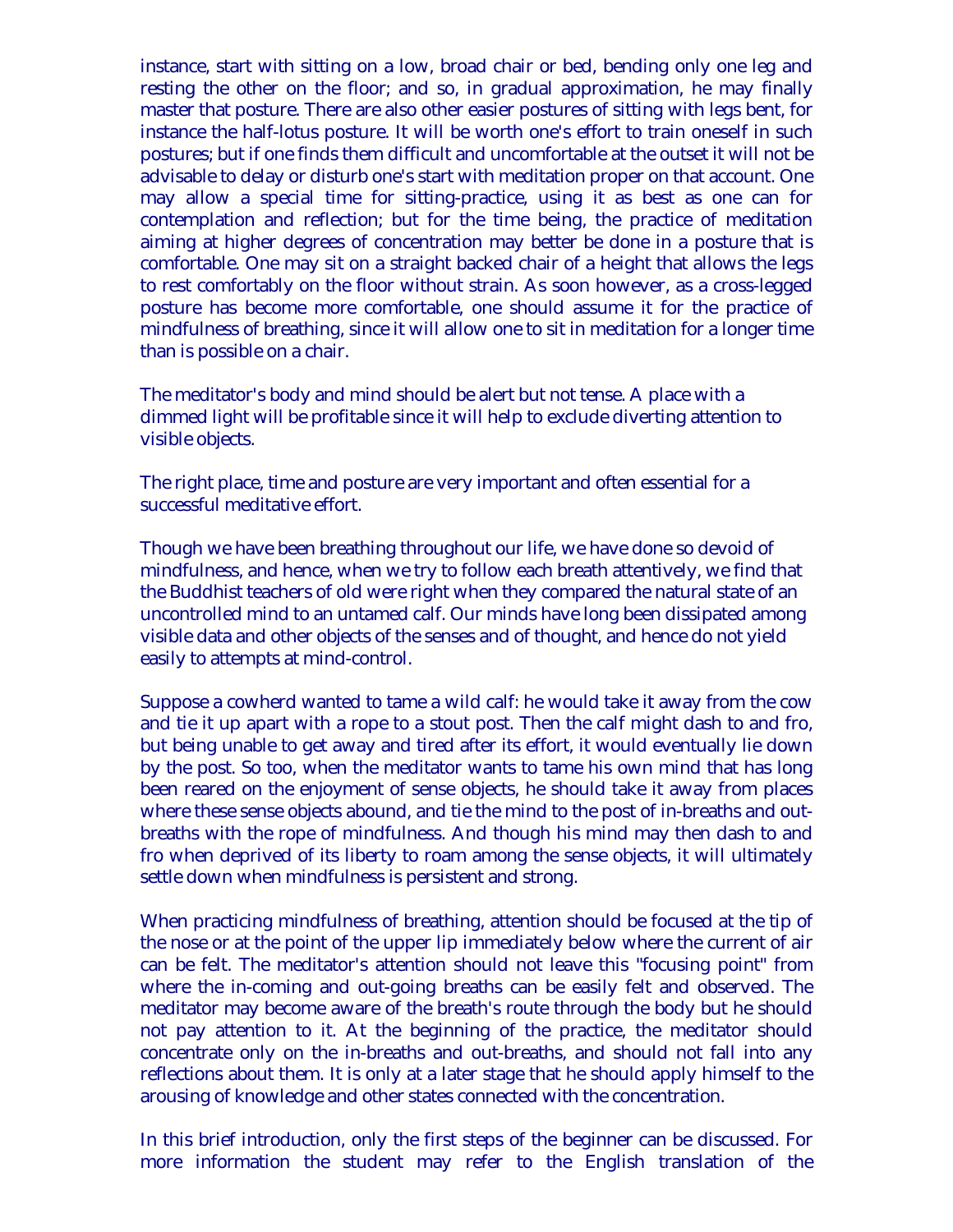*Visuddhimagga (The Path of Purification,* chap. VIII) by Bhikkhu -anamoli, or to *Mindfulness of Breathing* by Bhikkhu -anamoli, and to *The Heart of Buddhist Meditation*  by Nyanaponika Thera. [3](#page-5-0)

The lay Buddhist who undertakes this practice will first take the Three Refuges and the Five Precepts; he will review the reflections on the Buddha, Dhamma, and Sangha, transmit thoughts of loving-kindness *(metta)* in all directions, recollect that this meditation will help him to reach the goal of deliverance through direct knowledge and mental calm; and only then should he start with the mindfulness of breathing proper, first by way of counting. [4](#page-5-0)

#### **Counting**

The Buddhist teachers of old recommend that a beginner should start the practice by counting the breaths mentally. In doing so he should not stop short of five or go beyond ten or make any break in the series. By stopping short of five breaths his mind has not enough room for contemplation, and by going beyond ten his mind takes the number rather than the breaths for its objects, and any break in the series would upset the meditation.

When counting, the meditator should first count when the in-breath or the outbreath is completed, not when it begins. So taking the in-breath first, he counts mentally 'one' when that in-breath is complete, then he counts 'two' when the outbreath is complete, 'three' after the next in-breath, and so on up to ten, and then again from one to ten, and so he should continue.

After some practice in counting at the completion of a breath, breathing may becoming faster. The breaths, however, should not be made longer or shorter intentionally. The meditator has to be just mindful of their occurrence as they come and go. Now he may try counting 'one' when he *begins* to breathe in or breathe out, counting up to five or ten, and then again from one to five or ten. If one takes both the in-breath and out-breath as 'one,' it is better to count only up to five.

Counting should be employed until one can dispense with it in following the sequence of breaths successively. Counting is merely a device to assist in excluding stray thoughts. It is, as it were, a guideline or railing for supporting mindfulness until it can do without such help. There may be those who will feel the counting more as a complication than a help, and they may well omit it, attending directly to the flow of the respiration by way of "connecting the successive breaths."

#### **Connecting**

After the counting has been discarded, the meditator should now continue his practice by way of connecting *(anubandhana);* that is, by following mindfully the in and out breaths without recourse to counting, and yet without a break in attentiveness. Here too, the breaths should not be followed beyond the nostrils where the respiratory air enters and leaves. The meditator must strive to be aware of the whole breath, in its entire duration and without missing one single phase, but his attention must not leave the place of contact, the nostrils, or that point of the upper lip where the current of air touches.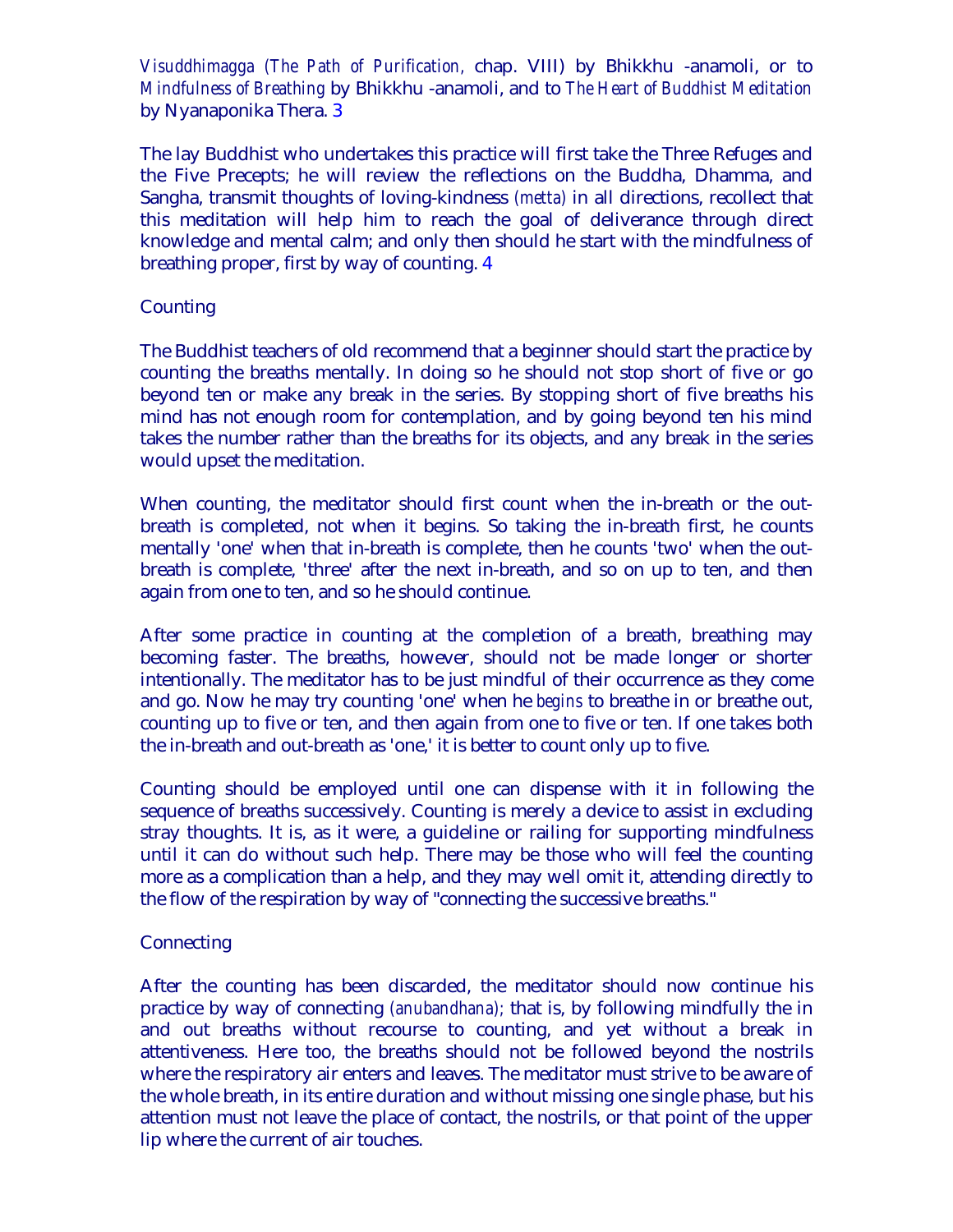<span id="page-5-0"></span>While following the in-breaths and out-breaths thus, they become fainter and fainter, and at times it is not easy to remain aware of that subtle sensation of touch caused by the respiration. Keener mindfulness is required to keep track of the breaths then. But if the meditator perseveres, one day he will feel a different sensation, a feeling of ease and happiness, and occasionally there appears before his mental eye something like a luminous star or a similar sign, which indicates that one approaches the stage of access concentration. Steadying the newly acquired sign, one may cultivate full mental absorption *(jhana)* or at least the preliminary concentration as a basis for practicing insight.

The practice of mindfulness of breathing is meant for both mental calm and insight *(samatha* and *vipassana).* Direct knowledge being the object of Buddhist meditation, the concentration gained by the meditative practice should be used for the clear understanding of reality as manifest in oneself and in the entire range of one's experience.

Though penetrative insight leading to Nibbana is the ultimate object, progress in mindfulness and concentration will also bring many benefits in our daily lives. If we have become habituated to follow our breaths for a longer period of time and can exclude all (or almost all) intruding irrelevant thoughts, mindfulness, self-control and efficiency are sure to increase in all our activities. Just as our breathing, so also other processes of body and mind, will become clearer to us, and we shall come to know more of ourselves.

It has been said by the Buddha: "Mindfulness of breathing, developed and repeatedly practiced, is of great fruit, of great advantage, for it fulfills the four foundations of mindfulness; the four foundations of mindfulness, developed and repeatedly practiced, fulfill the seven enlightenment factors; the seven enlightenment factors, developed and repeatedly practiced, fulfill clear-vision and deliverance." Clear vision and deliverance, or direct knowledge and the bliss of liberation, are the highest fruit of the application of mindfulness.

#### **Notes to the Introduction**

1. An exhaustive exposition of the Four Noble Truths is found in *The Word of The Buddha* by Nyanatiloka Mahathera. See also *Three Cardinal Discourses of the Buddha,*  transl. by -anamoli Thera (BPS Wheel No. 17) and *The Four Noble Truths* by Francis Story (BPS Wheel No. 34/35).

2. See Piyadassi Thera, *The Seven Factors of Enlightenment* (BPS Wheel No. 1).

3. All published by the Buddhist Publication Society.

4. On the Refuges and Precepts, see *The Mirror of the Dhamma* (BPS Wheel No. 54).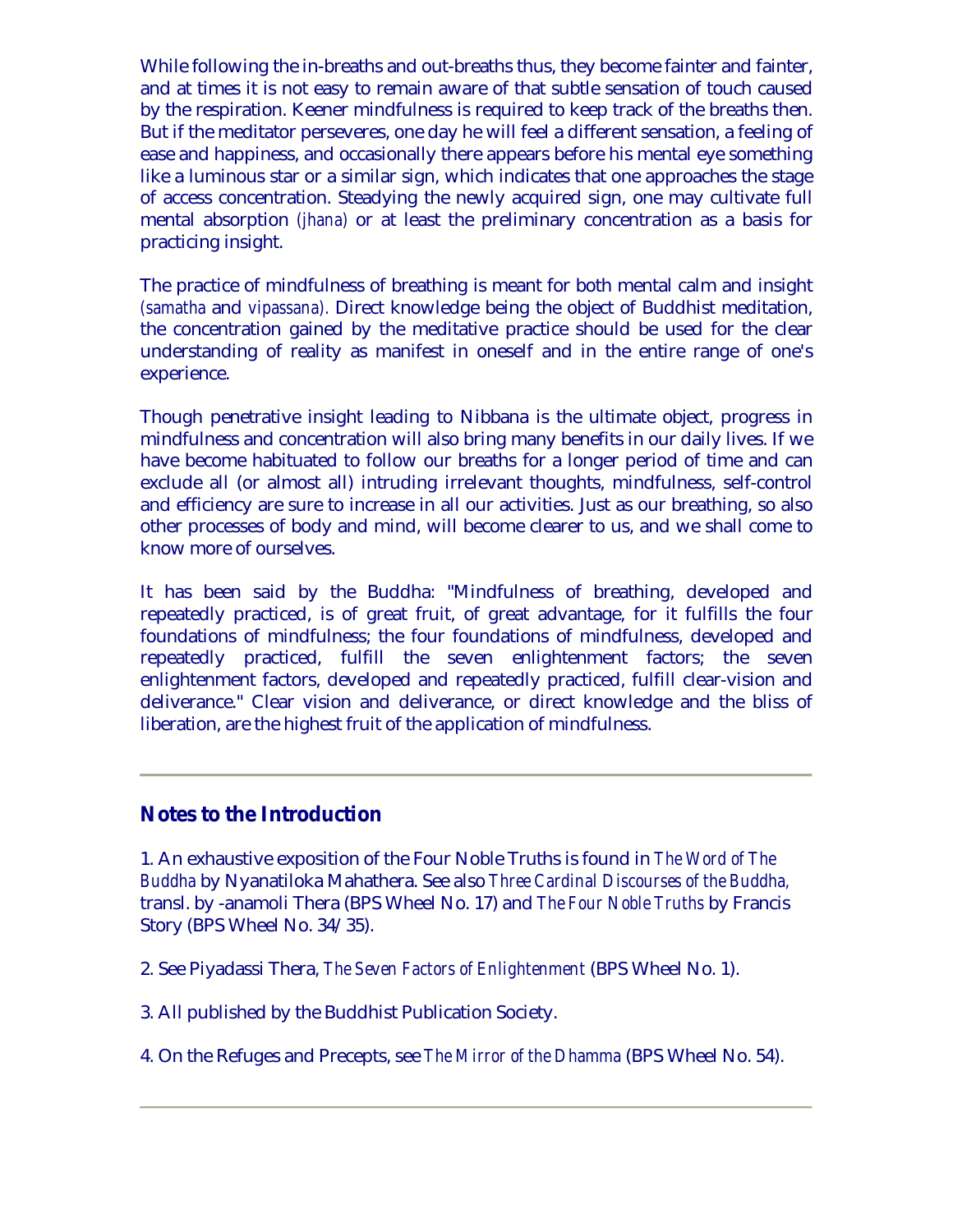# <span id="page-6-0"></span>**The Foundations of Mindfulness** *Satipatthana Sutta*

Thus have I heard. At one time the Blessed One was living among the Kurus, at Kammasadamma, a market town of the Kuru people. There the Blessed One addressed the bhikkhu thus: "Monks," and they replied to him, "Venerable Sir." The Blessed One spoke as follows:

This is the only way, monks, for the purification of beings, for the overcoming of sorrow and lamentation, for the destruction of suffering and grief, for reaching the right path, for the attainment of Nibbana, namely, the four foundations of mindfulness. What are the four?

Herein (in this teaching) a monk lives contemplating the body in the body, [1](#page-15-0) ardent, clearly comprehending and mindful, having overcome, in this world, covetousness and grief; he lives contemplating feelings in feelings, ardent, clearly comprehending and mindful, having overcome, in this world, covetousness and grief; he lives contemplating consciousness in consciousness, [2 a](#page-15-0)rdent, clearly comprehending and mindful, having overcome, in this world, covetousness and grief; he lives contemplating mental objects in mental objects, ardent, clearly comprehending and mindful, having overcome, in this world, covetousness and grief.

#### **I. The Contemplation of the Body**

#### **1. Mindfulness of Breathing**

And how does a monk live contemplating the body in the body?

Herein, monks, a monk, having gone to the forest, to the foot of a tree or to an empty place, sits down with his legs crossed, keeps his body erect and his mindfulness alert. [3](#page-15-0)

Ever mindful he breathes in, mindful he breathes out. Breathing in a long breath, he knows, "I am breathing in a long breath"; breathing out a long breath, he knows, "I am breathing out a long breath"; breathing in a short breath, he knows, "I am breathing in a short breath"; breathing out a short breath, he knows, "I am breathing out a short breath."

"Experiencing the whole (breath-) body, I shall breathe in," thus he trains himself. "Experiencing the whole (breath-) body, I shall breathe out," thus he trains himself. "Calming the activity of the (breath-) body, I shall breathe in," thus he trains himself. "Calming the activity of the (breath-) body, I shall breathe out," thus he trains himself.

Just as a skillful turner or turner's apprentice, making a long turn, knows, "I am making a long turn," or making a short turn, knows, "I am making a short turn," just so the monk, breathing in a long breath, knows, "I am breathing in a long breath"; breathing out a long breath, he knows, "I am breathing out a long breath"; breathing in a short breath, he knows, "I am breathing in a short breath"; breathing out a short breath, he knows, "I am breathing out a short breath." "Experiencing the whole (breath-) body, I shall breathe in," thus he trains himself. "Experiencing the whole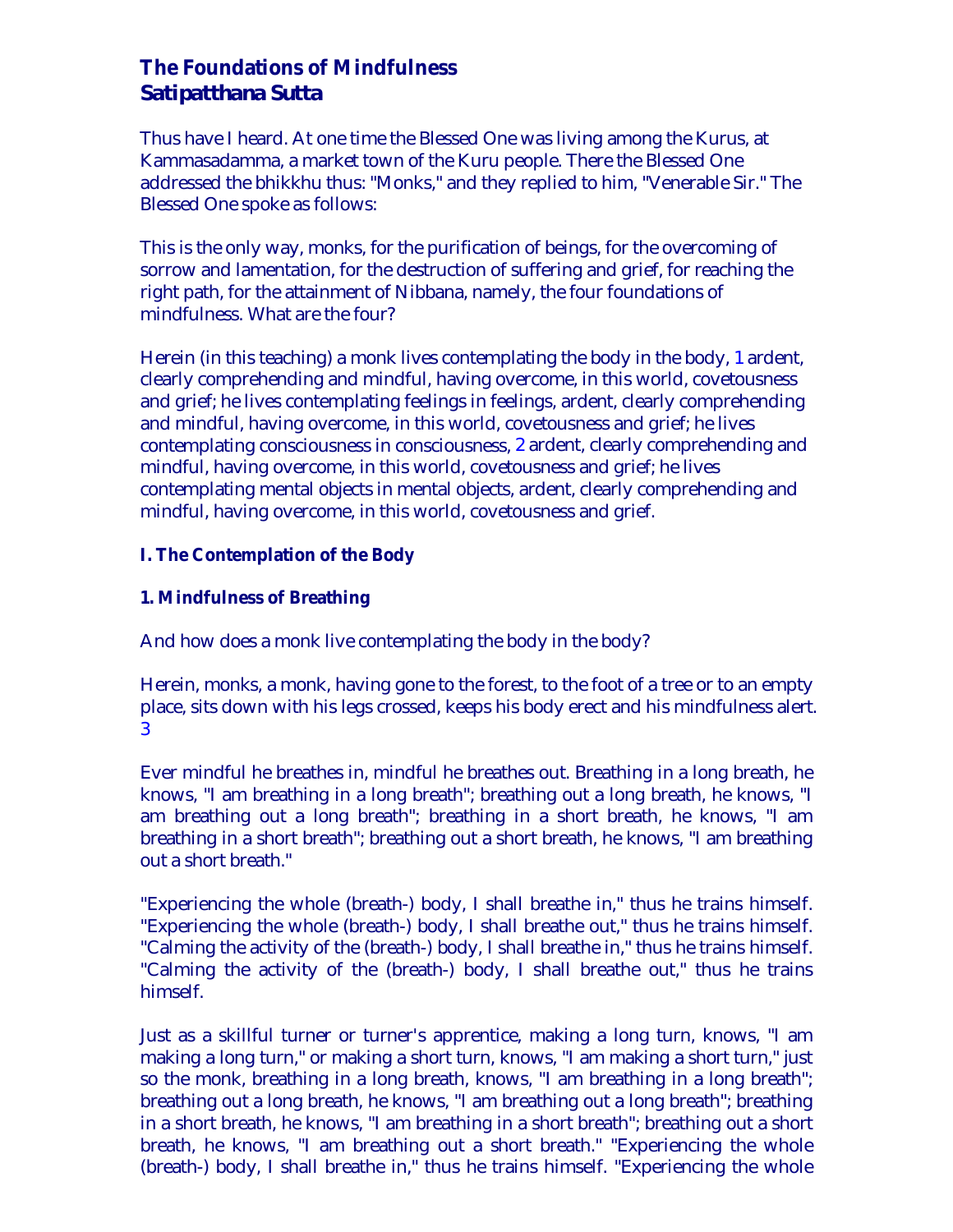<span id="page-7-0"></span>(breath-) body, I shall breathe out," thus he trains himself. "Calming the activity of the (breath-) body, I shall breathe in," thus he trains himself. "Calming the activity of the (breath-) body, I shall breathe out," thus he trains himself.

Thus he lives contemplating the body in the body internally, or he lives contemplating the body in the body externally, or he lives contemplating the body in the body internally and externally. [4](#page-15-0) He lives contemplating origination factors [5](#page-15-0) in the body, or he lives contemplating dissolution factors [6](#page-15-0) in the body, or he lives contemplating origination-and-dissolution factors [7](#page-16-0) in the body. Or his mindfulness is established with the thought: "The body exists," [8](#page-16-0) to the extent necessary just for knowledge and mindfulness, and he lives detached, [9](#page-16-0) and clings to nothing in the world. Thus also, monks, a monk lives contemplating the body in the body.

#### **2. The Postures of the Body**

And further, monks, a monk knows, when he is going, "I am going"; he knows, when he is standing, "I am standing"; he knows, when he is sitting, "I am sitting"; he knows, when he is lying down, "I am lying down"; or just as his body is disposed so he knows it.

Thus he lives contemplating the body in the body internally, or he lives contemplating the body in the body externally, or he lives contemplating the body in the body internally and externally. He lives contemplating origination factors in the body, or he lives contemplating dissolution factors in the body, or he lives contemplating origination-and-dissolution factors in the body. [10](#page-16-0) Or his mindfulness is established with the thought: "The body exists," to the extent necessary just for knowledge and mindfulness, and he lives detached, and clings to nothing in the world. Thus also, monks, a monk lives contemplating the body in the body.

#### **3. Mindfulness with Clear Comprehension**

And further, monks, a monk, in going forward and back, applies clear comprehension; in looking straight on and looking away, he applies clear comprehension; in bending and in stretching, he applies clear comprehension; in wearing robes and carrying the bowl, he applies clear comprehension; in eating, drinking, chewing and savoring, he applies clear comprehension; in walking, in standing, in sitting, in falling asleep, in waking, in speaking and in keeping silence, he applies clear comprehension.

Thus he lives contemplating the body in the body...

#### **4. The Reflection on the Repulsiveness of the Body**

And further, monks, a monk reflects on this very body enveloped by the skin and full of manifold impurity, from the soles up, and from the top of the head-hairs down, thinking thus: "There are in this body hair of the head, hair of the body, nails, teeth, skin, flesh, sinews, bones, marrow, kidney, heart, liver, midriff, spleen, lungs, intestines, mesentery, gorge, feces, bile, phlegm, pus, blood, sweat, fat, tears, grease, saliva, nasal mucus, synovial fluid, urine."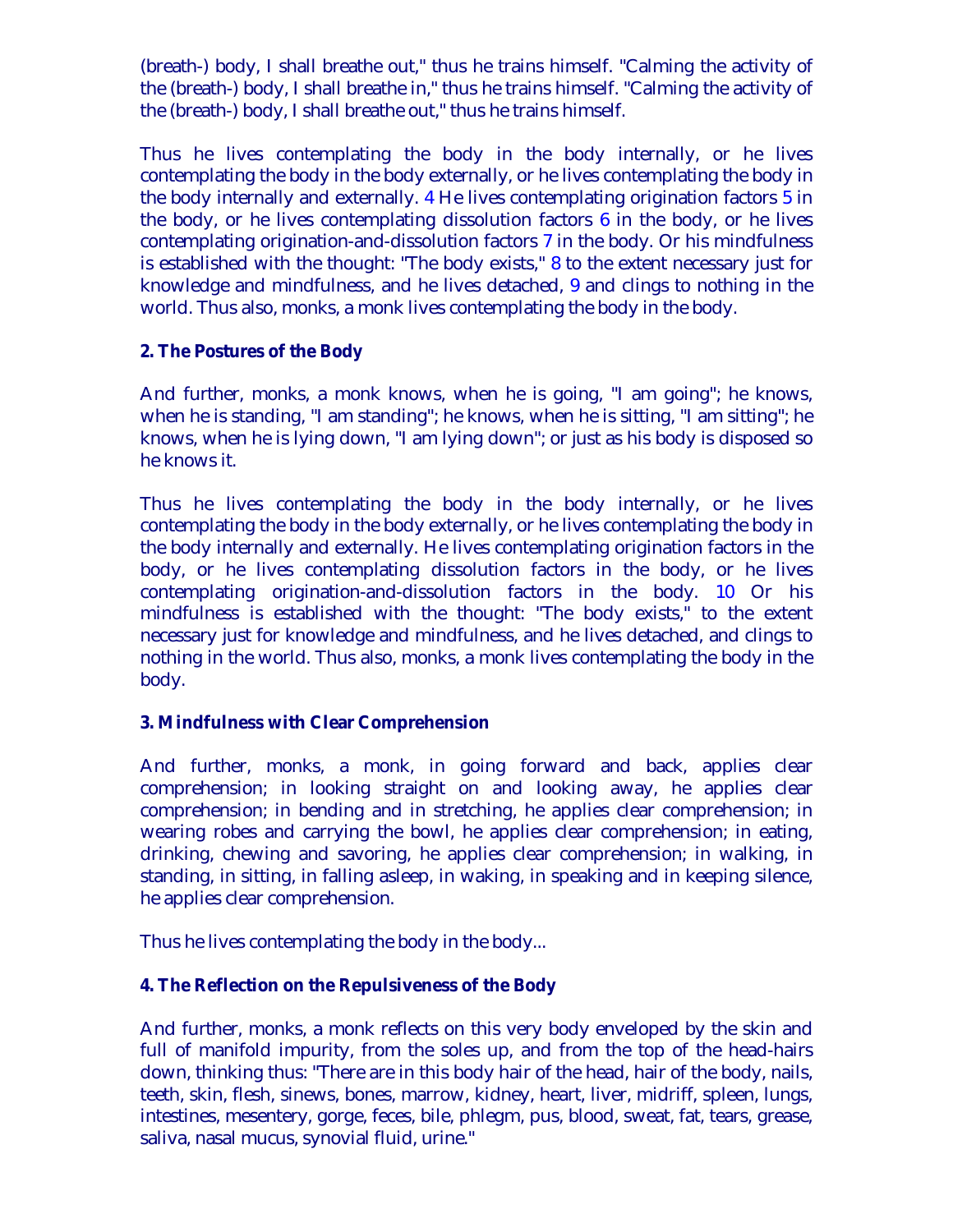<span id="page-8-0"></span>Just as if there were a double-mouthed provision bag full of various kinds of grain such as hill paddy, paddy, green gram, cow-peas, sesamum, and husked rice, and a man with sound eyes, having opened that bag, were to take stock of the contents thus: "This is hill paddy, this is paddy, this is green gram, this is cow-pea, this is sesamum, this is husked rice." Just so, monks, a monk reflects on this very body enveloped by the skin and full of manifold impurity, from the soles up, and from the top of the head-hairs down, thinking thus: "There are in this body hair of the head, hair of the body, nails, teeth, skin, flesh, sinews, bones, marrow, kidney, heart, liver, midriff, spleen, lungs, intestines, mesentery, gorge, feces, bile, phlegm, pus, blood, sweat, fat, tears, grease, saliva, nasal mucus, synovial fluid, urine."

Thus he lives contemplating the body in the body...

#### **5. The Reflection on the Material Elements**

And further, monks, a monk reflects on this very body, however it be placed or disposed, by way of the material elements: "There are in this body the element of earth, the element of water, the element of fire, the element of wind." [11](#page-16-0)

Just as if, monks, a clever cow-butcher or his apprentice, having slaughtered a cow and divided it into portions, should be sitting at the junction of four high roads, in the same way, a monk reflects on this very body, as it is placed or disposed, by way of the material elements: "There are in this body the elements of earth, water, fire, and wind."

Thus he lives contemplating the body in the body...

#### **6. The Nine Cemetery Contemplations**

(1) And further, monks, as if a monk sees a body dead one, two, or three days; swollen, blue and festering, thrown in the charnel ground, he then applies this perception to his own body thus: "Verily, also my own body is of the same nature; such it will become and will not escape it."

Thus he lives contemplating the body in the body internally, or he lives contemplating the body in the body externally, or he lives contemplating the body in the body internally and externally. He lives contemplating origination-factors in the body, or he lives contemplating dissolution factors in the body, or he lives contemplating origination-and-dissolution-factors in the body. Or his mindfulness is established with the thought: "The body exists," to the extent necessary just for knowledge and mindfulness, and he lives detached, and clings to nothing in the world. Thus also, monks, a monk lives contemplating the body in the body.

(2) And further, monks, as if a monk sees a body thrown in the charnel ground, being eaten by crows, hawks, vultures, dogs, jackals or by different kinds of worms, he then applies this perception to his own body thus: "Verily, also my own body is of the same nature; such it will become and will not escape it."

Thus he lives contemplating the body in the body...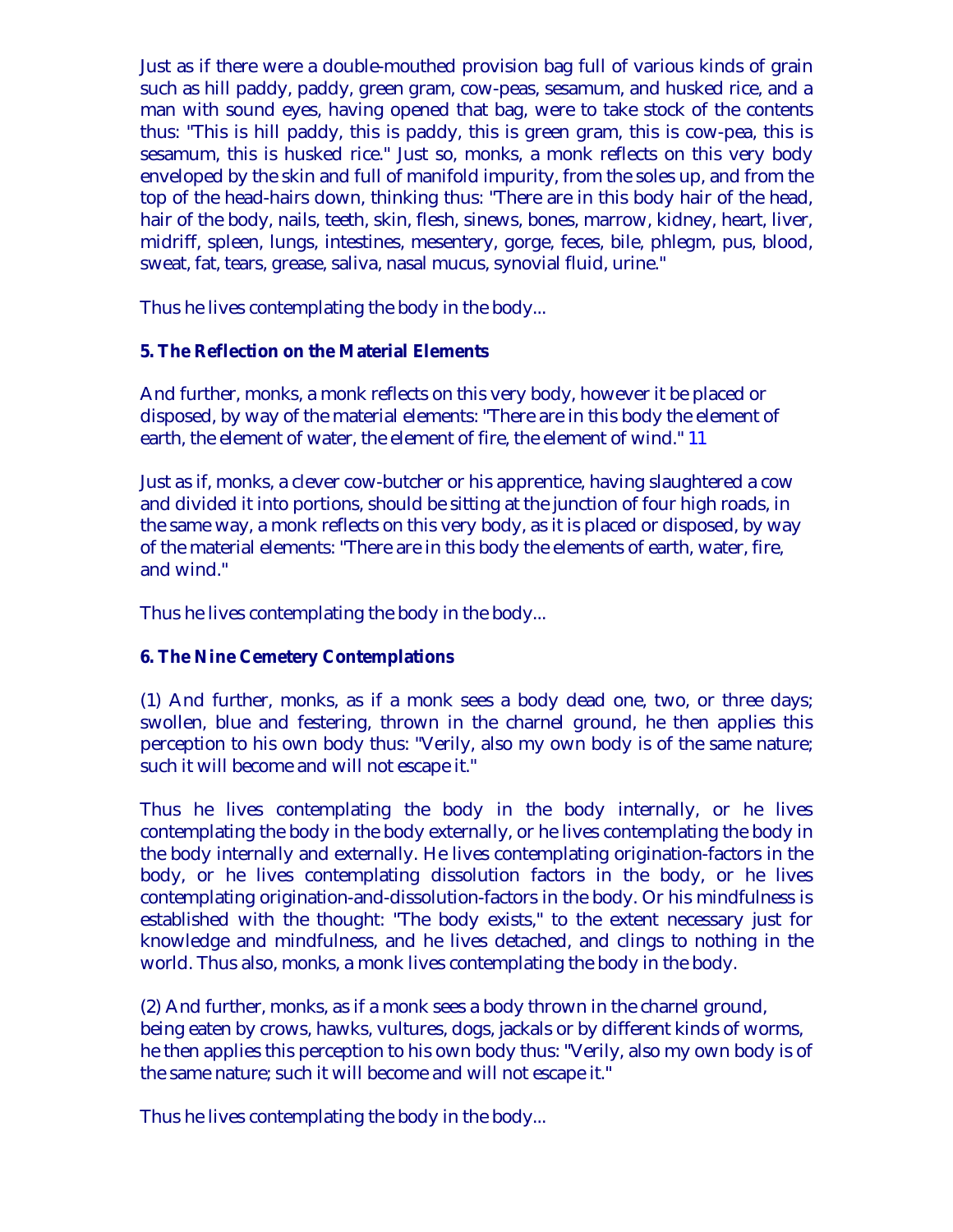(3) And further, monks, as if a monk sees a body thrown in the charnel ground and reduced to a skeleton with some flesh and blood attached to it, held together by the tendons...

(4) And further, monks, as if a monk sees a body thrown in the charnel ground and reduced to a skeleton blood-besmeared and without flesh, held together by the tendons...

(5) And further, monks, as if a monk sees a body thrown in the charnel ground and reduced to a skeleton without flesh and blood, held together by the tendons...

(6) And further, monks, as if a monk sees a body thrown in the charnel ground and reduced to disconnected bones, scattered in all directions\_here a bone of the hand, there a bone of the foot, a shin bone, a thigh bone, the pelvis, spine and skull...

(7) And further, monks, as if a monk sees a body thrown in the charnel ground, reduced to bleached bones of conchlike color...

(8) And further, monks, as if a monk sees a body thrown in the charnel ground reduced to bones, more than a year-old, lying in a heap...

(9) And further, monks, as if a monk sees a body thrown in the charnel ground, reduced to bones gone rotten and become dust, he then applies this perception to his own body thus: "Verily, also my own body is of the same nature; such it will become and will not escape it."

Thus he lives contemplating the body in the body internally, or he lives contemplating the body in the body externally, or he lives contemplating the body in the body internally and externally. He lives contemplating origination factors in the body, or he lives contemplating dissolution factors in the body, or he lives contemplating origination-and-dissolution factors in the body. Or his mindfulness is established with the thought: "The body exists," to the extent necessary just for knowledge and mindfulness, and he lives detached, and clings to nothing in the world. Thus also, monks, a monk lives contemplating the body in the body.

#### **II. The Contemplation of Feeling**

And how, monks, does a monk live contemplating feelings in feelings?

Herein, monks, a monk when experiencing a pleasant feeling knows, "I experience a pleasant feeling"; when experiencing a painful feeling, he knows, "I experience a painful feeling"; when experiencing a neither-pleasant-nor-painful feeling," he knows, "I experience a neither-pleasant-nor-painful feeling." When experiencing a pleasant worldly feeling, he knows, "I experience a pleasant worldly feeling"; when experiencing a pleasant spiritual feeling, he knows, "I experience a pleasant spiritual feeling"; when experiencing a painful worldly feeling, he knows, "I experience a painful worldly feeling"; when experiencing a painful spiritual feeling, he knows, "I experience a painful spiritual feeling"; when experiencing a neither-pleasant-norpainful worldly feeling, he knows, "I experience a neither-pleasant-nor-painful worldly feeling"; when experiencing a neither-pleasant-nor-painful spiritual feeling, he knows, "I experience a neither-pleasant-nor-painful spiritual feeling."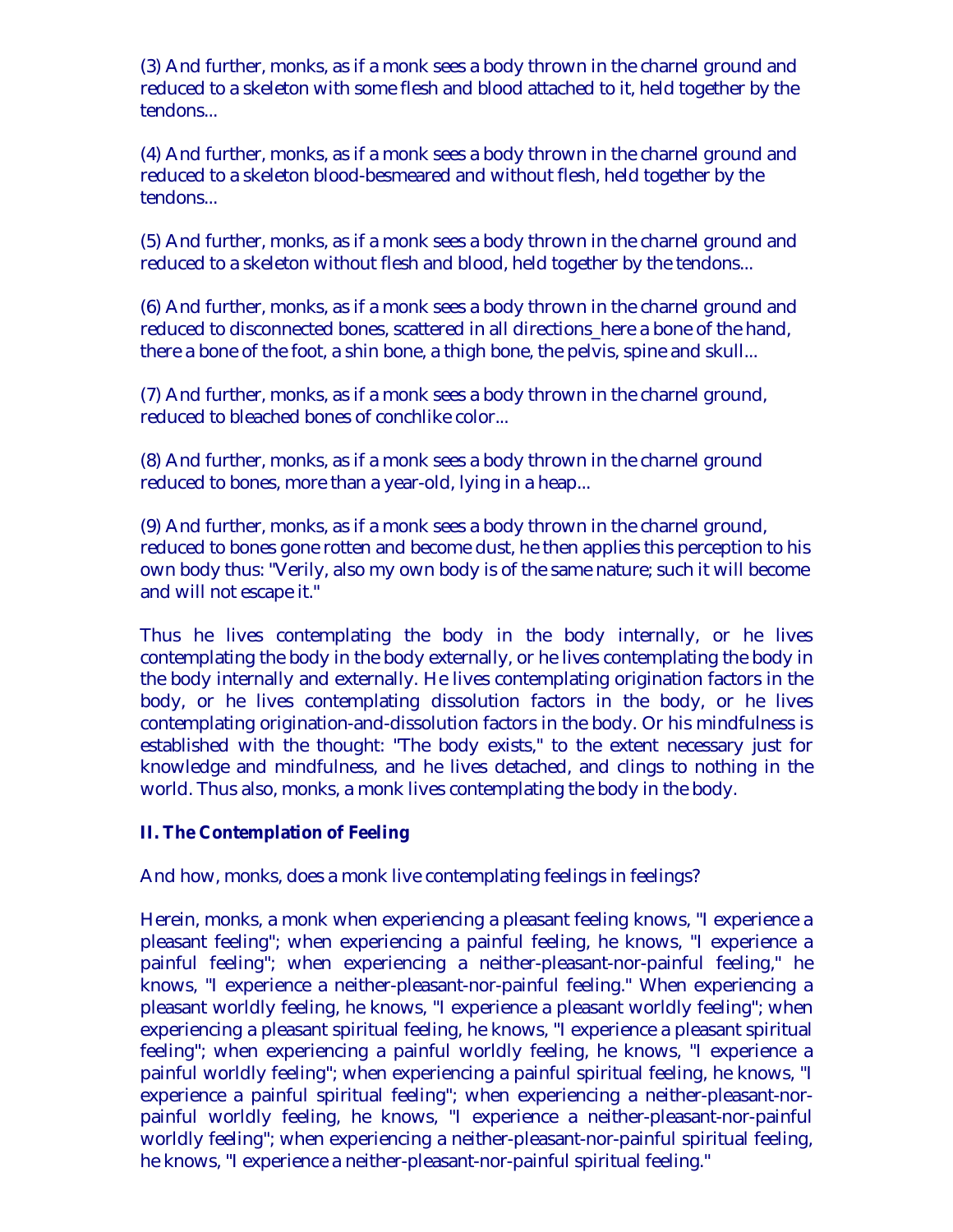<span id="page-10-0"></span>Thus he lives contemplating feelings in feelings internally, or he lives contemplating feelings in feelings externally, or he lives contemplating feelings in feelings internally and externally. He lives contemplating origination factors in feelings, or he lives contemplating dissolution factors in feelings, or he lives contemplating origination-and-dissolution factors in feelings. [12](#page-16-0) Or his mindfulness is established with the thought, "Feeling exists," to the extent necessary just for knowledge and mindfulness, and he lives detached, and clings to nothing in the world. Thus, monks, a monk lives contemplating feelings in feelings.

#### **III. The Contemplation of Consciousness**

And how, monks, does a monk live contemplating consciousness in consciousness?

Herein, monks, a monk knows the consciousness with lust, as with lust; the consciousness without lust, as without lust; the consciousness with hate, as with hate; the consciousness without hate, as without hate; the consciousness with ignorance, as with ignorance; the consciousness without ignorance, as without ignorance; the shrunken state of consciousness, as the shrunken state; [13](#page-16-0) the distracted state of consciousness, as the distracted state; [14](#page-16-0) the developed state of consciousness as the developed state; [15](#page-16-0) the undeveloped state of consciousness as the undeveloped state; [16](#page-16-0) the state of consciousness with some other mental state superior to it, as the state with something mentally higher; [17](#page-16-0) the state of consciousness with no other mental state superior to it, as the state with nothing mentally higher; [18](#page-16-0) the concentrated state of consciousness, as the concentrated state; the unconcentrated state of consciousness, as the unconcentrated state; the freed state of consciousness, as the freed state; [19](#page-16-0) and the unfreed state of consciousness as the unfreed state.

Thus he lives contemplating consciousness in consciousness internally, or he lives contemplating consciousness in consciousness externally, or he lives contemplating consciousness in consciousness internally and externally. He lives contemplating origination factors in consciousness, or he lives contemplating dissolution-factors in consciousness, or he lives contemplating origination-and-dissolution factors in consciousness. [20](#page-16-0) Or his mindfulness is established with the thought, "Consciousness exists," to the extent necessary just for knowledge and mindfulness, and he lives detached, and clings to nothing in the world. Thus, monks, a monk lives contemplating consciousness in consciousness.

#### **IV. The Contemplation of Mental Objects**

#### **1. The Five Hindrances**

And how, monks, does a monk live contemplating mental objects in mental objects?

Herein, monks, a monk lives contemplating mental objects in the mental objects of the five hindrances.

How, monks, does a monk live contemplating mental objects in the mental objects of the five hindrances?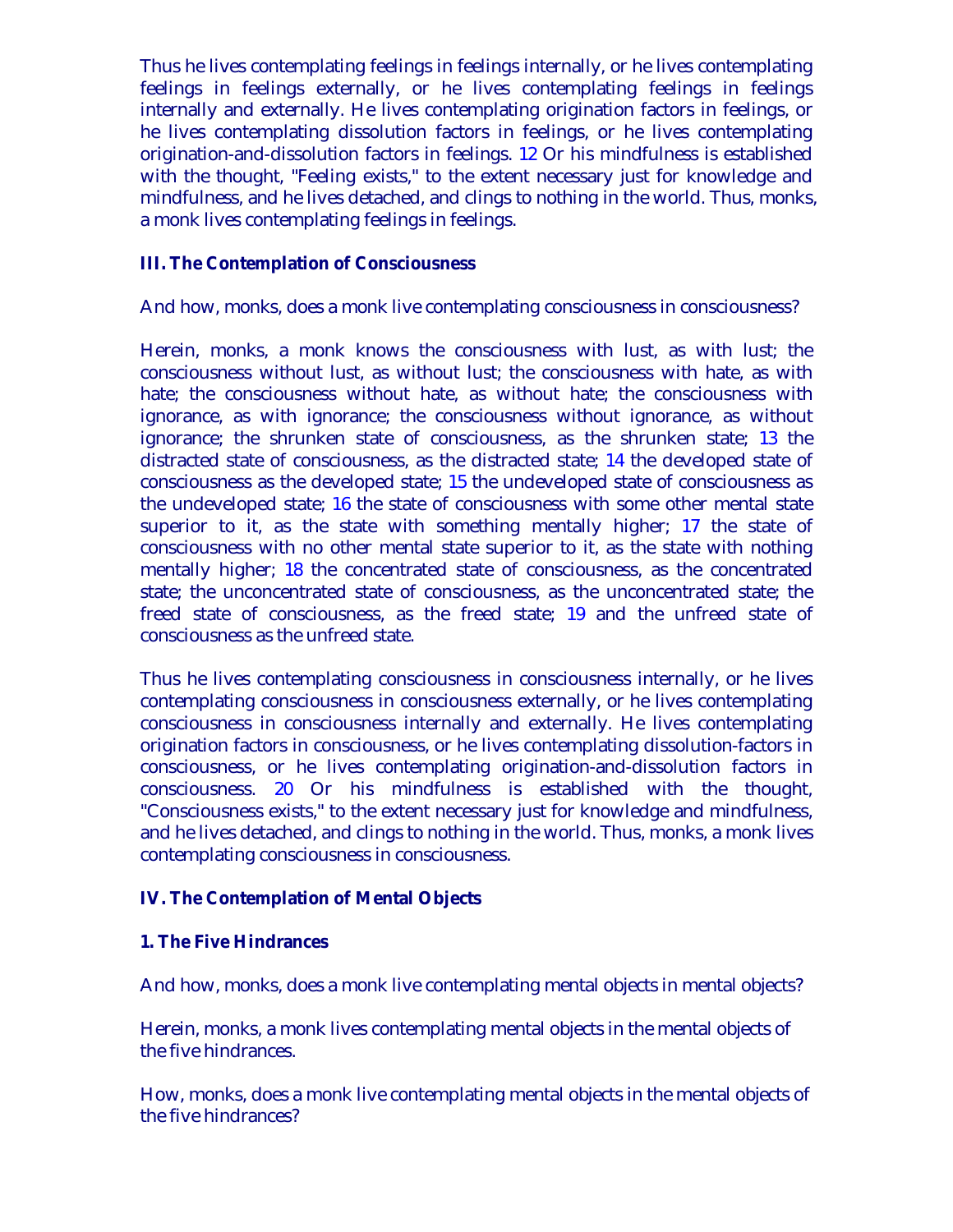<span id="page-11-0"></span>Herein, monks, when *sense-desire* is present, a monk knows, "There is sense-desire in me," or when sense-desire is not present, he knows, "There is no sense-desire in me." He knows how the arising of the non-arisen sense-desire comes to be; he knows how the abandoning of the arisen sense-desire comes to be; and he knows how the nonarising in the future of the abandoned sense-desire comes to be.

When *anger* is present, he knows, "There is anger in me," or when anger is not present, he knows, "There is no anger in me." He knows how the arising of the nonarisen anger comes to be; he knows how the abandoning of the arisen anger comes to be; and he knows how the non-arising in the future of the abandoned anger comes to be.

When *sloth and torpor* are present, he knows, "There are sloth and torpor in me," or when sloth and torpor are not present, he knows, "There are no sloth and torpor in me." He knows how the arising of the non-arisen sloth and torpor comes to be; he knows how the abandoning of the arisen sloth and torpor comes to be; and he knows how the non-arising in the future of the abandoned sloth and torpor comes to be.

When *agitation and remorse* are present, he knows, "There are agitation and remorse in me," or when agitation and remorse are not present, he knows, "There are no agitation and remorse in me." He knows how the arising of the non-arisen agitation and remorse comes to be; he knows how the abandoning of the arisen agitation and remorse comes to be; and he knows how the non-arising in the future of the abandoned agitation and remorse comes to be.

When *doubt* is present, he knows, "There is doubt in me," or when doubt is not present, he knows, "There is no doubt in me." He knows how the arising of the nonarisen doubt comes to be; he knows how the abandoning of the arisen doubt comes to be; and he knows how the non-arising in the future of the abandoned doubt comes to be.

Thus he lives contemplating mental objects in mental objects internally, or he lives contemplating mental objects in mental objects externally, or he lives contemplating mental objects in mental objects internally and externally. He lives contemplating origination factors in mental objects, or he lives contemplating dissolution factors in mental objects, or he lives contemplating origination-and-dissolution factors in mental objects. [21](#page-16-0) Or his mindfulness is established with the thought, "Mental objects exist," to the extent necessary just for knowledge and mindfulness, and he lives detached, and clings to nothing in the world. Thus also, monks, a monk lives contemplating mental objects in the mental objects of the five hindrances.

#### **2. The Five Aggregates of Clinging**

And further, monks, a monk lives contemplating mental objects in the mental objects of the five aggregates of clinging. [22](#page-17-0)

How, monks, does a monk live contemplating mental objects in the mental objects of the five aggregates of clinging?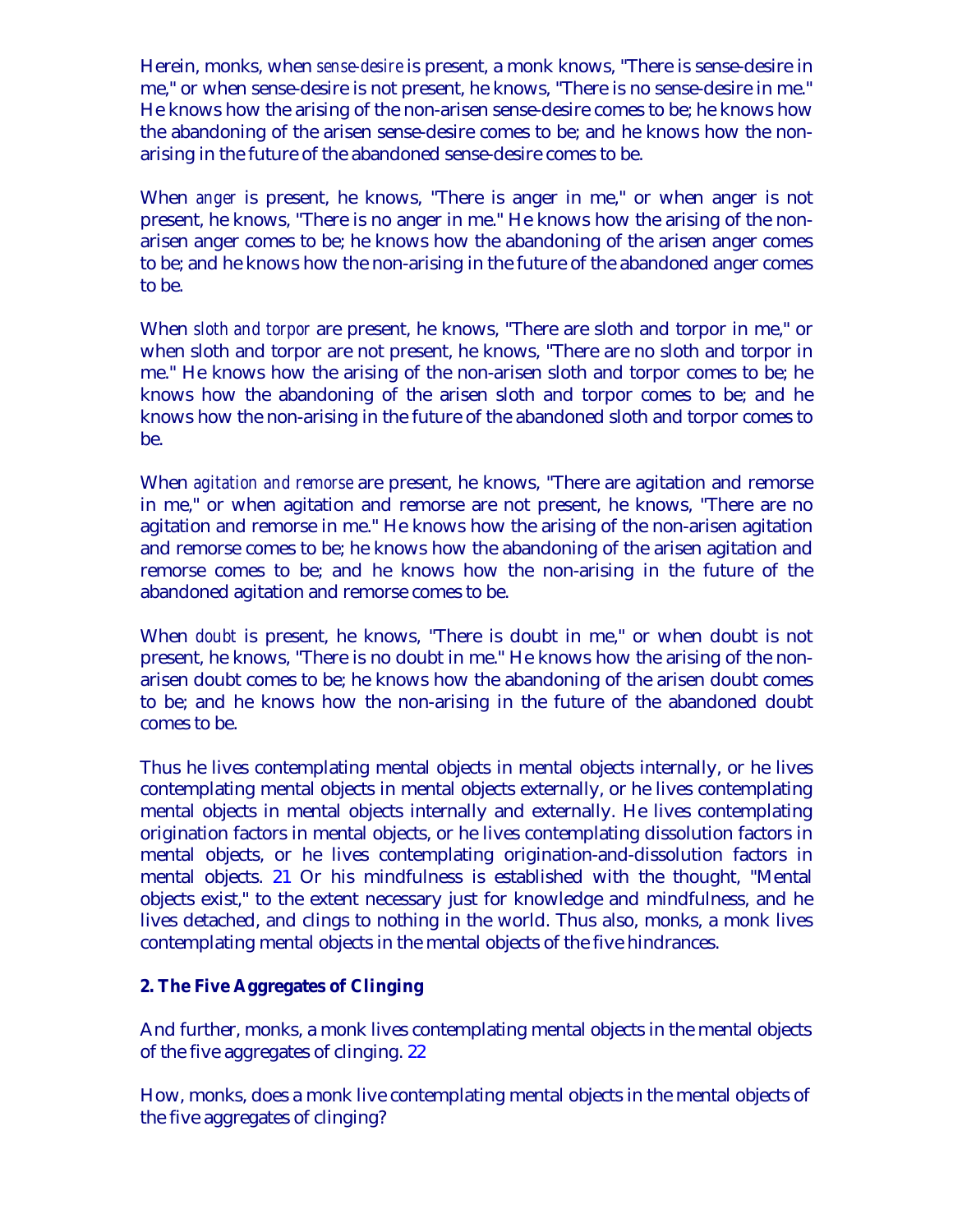<span id="page-12-0"></span>Herein, monks, a monk thinks, "Thus is *material form;* thus is the arising of material form; and thus is the disappearance of material form. Thus is *feeling;* thus is the arising of feeling; and thus is the disappearance of feeling. Thus is *perception;* thus is the arising of perception; and thus is the disappearance of perception. Thus are *formations;* thus is the arising of formations; and thus is the disappearance of formations. Thus is *consciousness;* thus is the arising of consciousness; and thus is the disappearance of consciousness."

Thus he lives contemplating mental objects in mental objects internally, or he lives contemplating mental objects in mental objects externally, or he lives contemplating mental objects in mental objects internally and externally. He lives contemplating origination factors in mental objects, or he lives contemplating dissolution factors in mental objects, or he lives contemplating origination-and-dissolution factors in mental objects. [23](#page-17-0) Or his mindfulness is established with the thought, "Mental objects exist," to the extent necessary just for knowledge and mindfulness, and he lives detached, and clings to nothing in the world. Thus also, monks, a monk lives contemplating mental objects in the mental objects of the five aggregates of clinging.

#### **3. The Six Internal and External Sense Bases**

And further, monks, a monk lives contemplating mental objects in the mental objects of the six internal and the six external sense-bases.

How, monks, does a monk live contemplating mental objects in the mental objects of the six internal and the six external sense-bases?

Herein, monks, a monk knows the eye and visual forms and the fetter that arises dependent on both (the eye and forms); [24](#page-17-0) he knows how the arising of the nonarisen fetter comes to be; he knows how the abandoning of the arisen fetter comes to be; and he knows how the non-arising in the future of the abandoned fetter comes to be.

He knows the *ear* and *sounds* ... the *nose* and *smells* ... the *tongue* and *flavors* ... the *body*  and *tactual objects* ... the *mind* and *mental objects,* and the fetter that arises dependent on both; he knows how the arising of the non-arisen fetter comes to be; he knows how the abandoning of the arisen fetter comes to be; and he knows how the nonarising in the future of the abandoned fetter comes to be.

Thus he lives contemplating mental objects in mental objects internally, or he lives contemplating mental objects in mental objects externally, or he lives contemplating mental objects in mental objects internally and externally. He lives contemplating origination factors in mental objects, or he lives contemplating dissolution factors in mental objects, or he lives contemplating origination-and-dissolution factors in mental objects. [25](#page-17-0) Or his mindfulness is established with the thought, "Mental objects exist," to the extent necessary just for knowledge and mindfulness, and he lives detached, and clings to nothing in the world. Thus, monks, a monk lives contemplating mental objects in the mental objects of the six internal and the six external sense-bases.

#### **4. The Seven Factors of Enlightenment**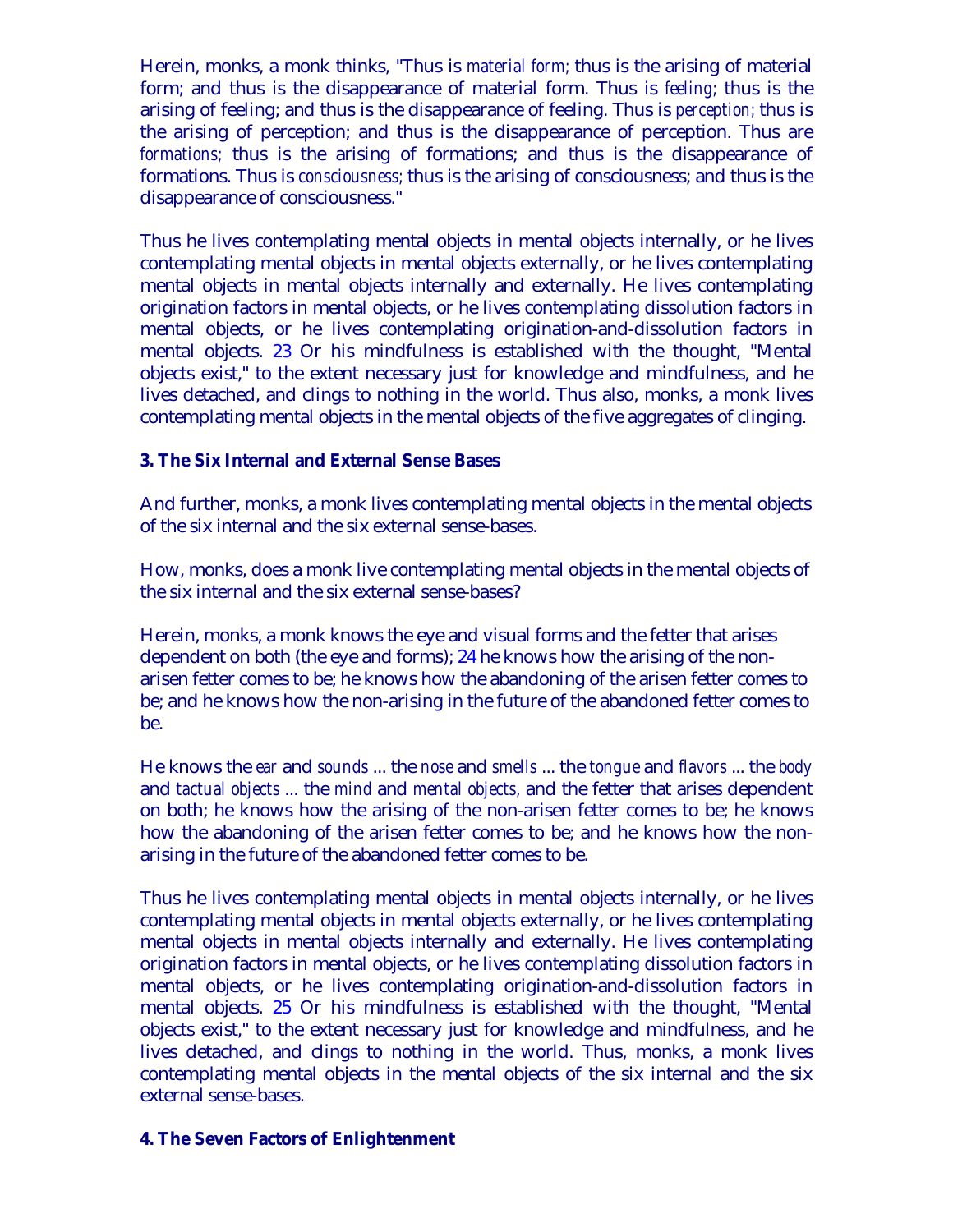And further, monks, a monk lives contemplating mental objects in the mental objects of the seven factors of enlightenment.

How, monks, does a monk live contemplating mental objects in the mental objects of the seven factors of enlightenment?

Herein, monks, when the enlightenment-factor of *mindfulness* is present, the monk knows, "The enlightenment-factor of mindfulness is in me," or when the enlightenment-factor of mindfulness is absent, he knows, "The enlightenment-factor of mindfulness is not in me"; and he knows how the arising of the non-arisen enlightenment-factor of mindfulness comes to be; and how perfection in the development of the arisen enlightenment-factor of mindfulness comes to be.

When the enlightenment-factor of *the investigation of mental objects* is present, the monk knows, "The enlightenment-factor of the investigation of mental objects is in me"; when the enlightenment-factor of the investigation of mental objects is absent, he knows, "The enlightenment-factor of the investigation of mental objects is not in me"; and he knows how the arising of the non-arisen enlightenment-factor of the investigation of mental objects comes to be, and how perfection in the development of the arisen enlightenment-factor of the investigation of mental objects comes to be.

When the enlightenment-factor of *energy* is present, he knows, "The enlightenmentfactor of energy is in me"; when the enlightenment-factor of energy is absent, he knows, "The enlightenment-factor of energy is not in me"; and he knows how the arising of the non-arisen enlightenment-factor of energy comes to be, and how perfection in the development of the arisen enlightenment-factor of energy comes to be.

When the enlightenment-factor of *joy* is present, he knows, "The enlightenmentfactor of joy is in me"; when the enlightenment-factor of joy is absent, he knows, "The enlightenment-factor of joy is not in me"; and he knows how the arising of the non-arisen enlightenment-factor of joy comes to be, and how perfection in the development of the arisen enlightenment-factor of joy comes to be.

When the enlightenment-factor of *tranquillity* is present, he knows, "The enlightenment-factor of tranquillity is in me"; when the enlightenment-factor of tranquillity is absent, he knows, "The enlightenment-factor of tranquillity is not in me"; and he knows how the arising of the non-arisen enlightenment-factor of tranquillity comes to be, and how perfection in the development of the arisen enlightenment-factor of tranquillity comes to be.

When the enlightenment-factor of *concentration* is present, he knows, "The enlightenment-factor of concentration is in me"; when the enlightenment-factor of concentration is absent, he knows, "The enlightenment-factor of concentration is not in me"; and he knows how the arising of the non-arisen enlightenment-factor of concentration comes to be, and how perfection in the development of the arisen enlightenment-factor of concentration comes to be.

When the enlightenment-factor of *equanimity* is present, he knows, "The enlightenment-factor of equanimity is in me"; when the enlightenment-factor of equanimity is absent, he knows, "The enlightenment-factor of equanimity is not in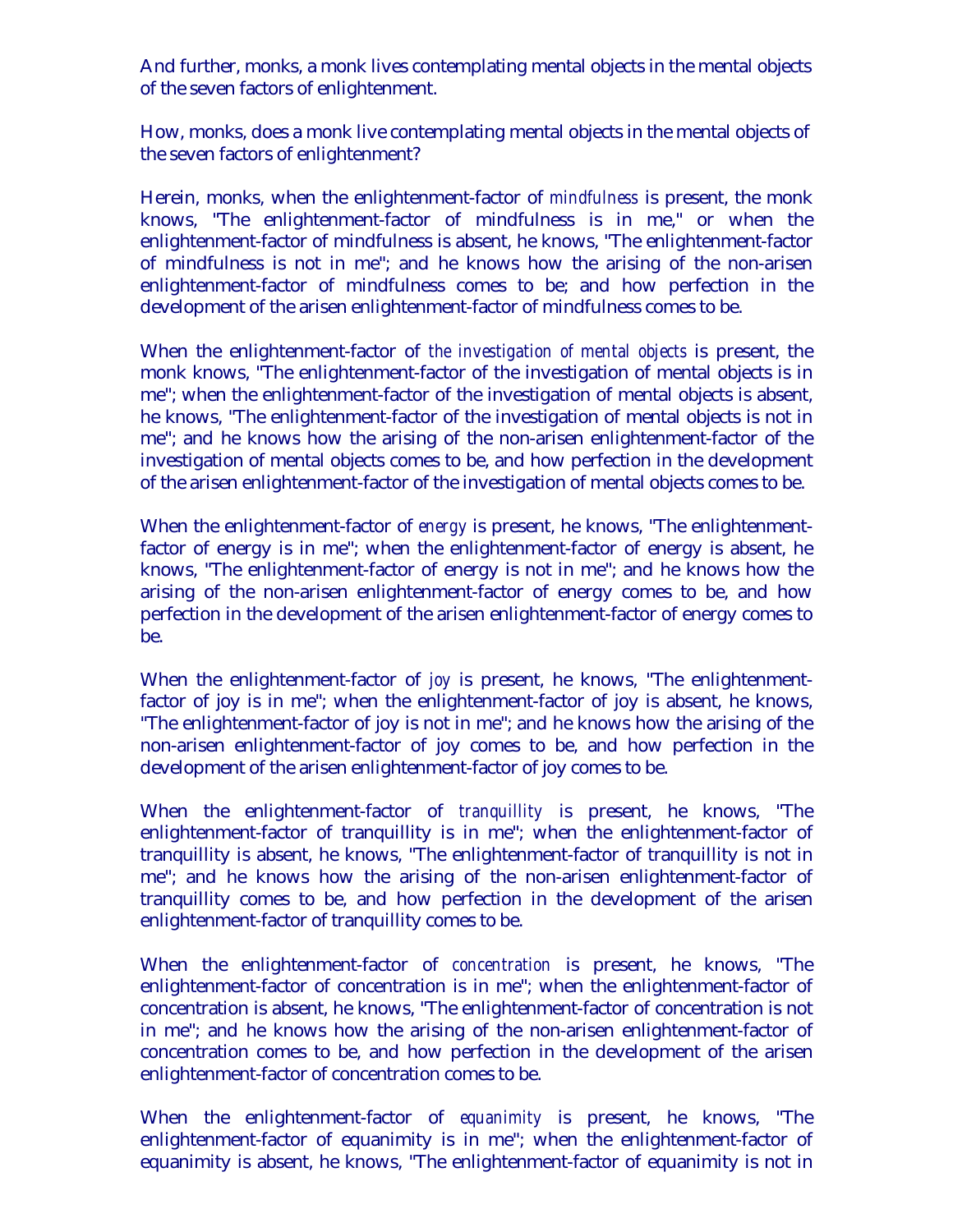<span id="page-14-0"></span>me"; and he knows how the arising of the non-arisen enlightenment-factor of equanimity comes to be, and how perfection in the development of the arisen enlightenment-factor of equanimity comes to be.

Thus he lives contemplating mental objects in mental objects internally, or he lives contemplating mental objects in mental objects externally, or he lives contemplating mental objects in mental objects internally and externally. He lives contemplating origination-factors in mental objects, or he lives contemplating dissolution-factors in mental objects, or he lives contemplating origination-and-dissolution-factors in mental objects. [26](#page-17-0) Or his mindfulness is established with the thought, "Mental objects exist," to the extent necessary just for knowledge and mindfulness, and he lives detached, and clings to nothing in the world. Thus, monks, a monk lives contemplating mental objects in the mental objects of the seven factors of enlightenment.

#### **5. The Four Noble Truths**

And further, monks, a monk lives contemplating mental objects in the mental objects of the four noble truths.

How, monks, does a monk live contemplating mental objects in the mental objects of the four noble truths?

Herein, monks, a monk knows, *"This is suffering,"* according to reality; he knows, *"This is the origin of suffering,"* according to reality; he knows, *"This is the cessation of suffering,"* according to reality; he knows *"This is the road leading to the cessation of suffering,"* according to reality.

Thus he lives contemplating mental objects in mental objects internally, or he lives contemplating mental objects in mental objects externally, or he lives contemplating mental objects in mental objects internally and externally. He lives contemplating origination-factors in mental objects, or he lives contemplating dissolution-factors in mental objects, or he lives contemplating origination-and-dissolution-factors in mental objects. [27](#page-17-0) Or his mindfulness is established with the thought, "Mental objects exist," to the extent necessary just for knowledge and mindfulness, and he lives detached, and clings to nothing in the world. Thus, monks, a monk lives contemplating mental objects in the mental objects of the four noble truths.

\* \* \*

Verily, monks, whosoever practices these four foundations of mindfulness in this manner for seven years, then one of these two fruits may be expected by him: highest knowledge (arahantship) here and now, or if some remainder of clinging is yet present, the state of nonreturning. [28](#page-17-0)

O monks, let alone seven years. Should any person practice these four foundations of mindfulness in this manner for six years... five years... four years... three years... two years... one year, then one of these two fruits may be expected by him: highest knowledge here and now, or if some remainder of clinging is yet present, the state of nonreturning.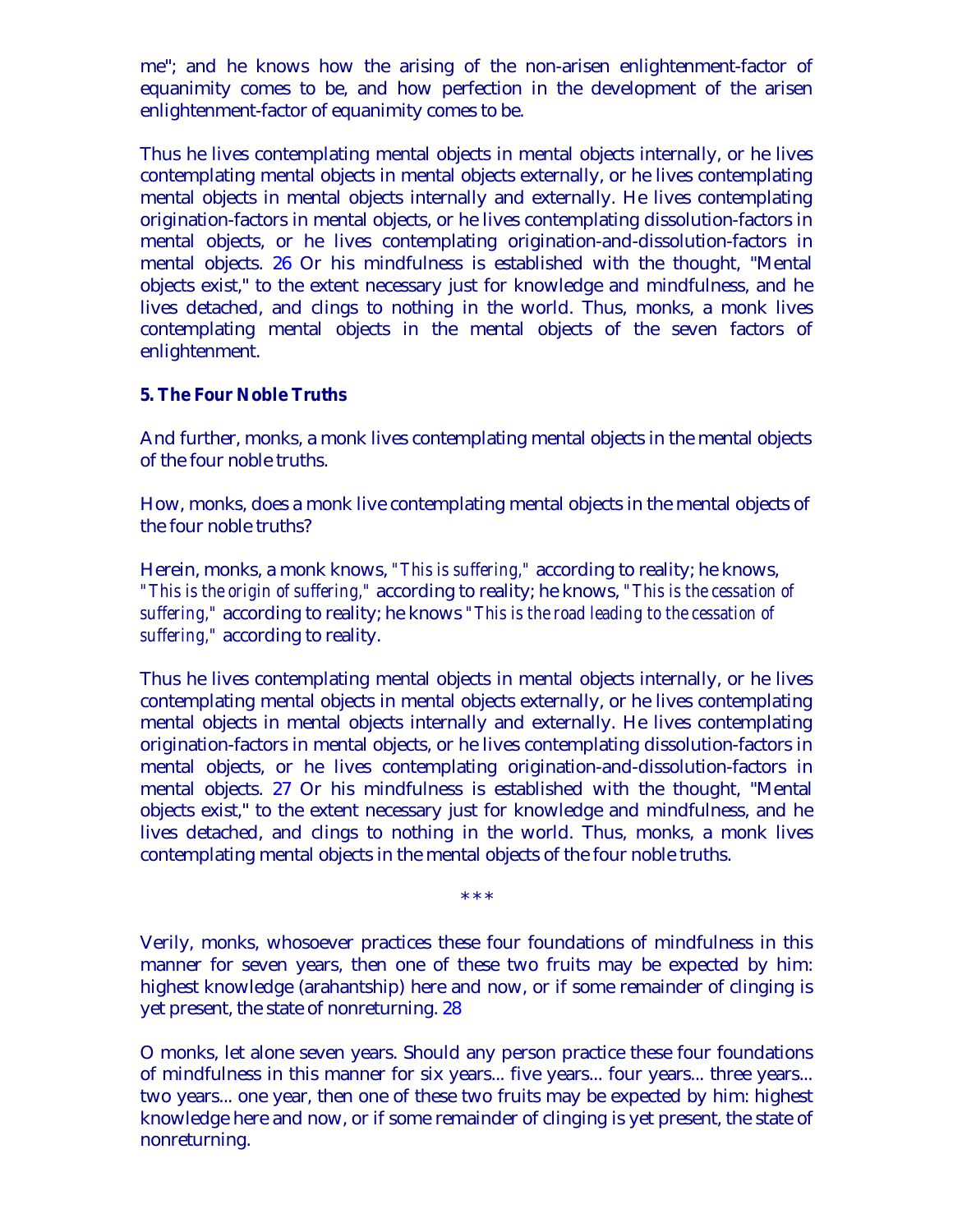<span id="page-15-0"></span>O monks, let alone a year. Should any person practice these four foundations of mindfulness in this manner for seven months... six months... five months... four months... three months... two months... a month... half a month, then one of these two fruits may be expected by him: highest knowledge here and now, or if some remainder of clinging is yet present, the state of nonreturning.

O monks, let alone half a month. Should any person practice these four foundations of mindfulness in this manner for a week, then one of these two fruits may be expected by him: highest knowledge here and now, or if some remainder of clinging is yet present, the state of nonreturning.

Because of this it was said: "This is the only way, monks, for the purification of beings, for the overcoming of sorrow and lamentation, for the destruction of suffering and grief, for reaching the right path, for the attainment of Nibbana, namely the four foundations of mindfulness."

Thus spoke the Blessed One. Satisfied, the monks approved of his words.

#### **Notes**

1. The repetition of the phrases 'contemplating the body in the body,' 'feelings in feelings,' etc. is meant to impress upon the meditator the importance of remaining aware whether, in the sustained attention directed upon a single chosen object, one is still keeping to it, and has not strayed into the field of another contemplation. For instance, when contemplating any bodily process, a meditator may unwittingly be side-tracked into a consideration of his *feelings* connected with that bodily process. He should then be clearly aware that he has left his original subject, and is engaged in the contemplation of feeling.

2. Mind (Pali *citta,* also consciousness or *viññana)* in this connection means the states of mind or units in the stream of mind of momentary duration. Mental objects, *dhamma,* are the mental contents or factors of consciousness making up the single states of mind.

[3.](#page-6-0) Literally, "setting up mindfulness in front."

[4.](#page-7-0) 'Internally': contemplating his own breathing; 'externally': contemplating another's breathing; 'internally and externally': contemplating one's own and another's breathing, alternately, with uninterrupted attention. In the beginning one pays attention to one's own breathing only, and it is only in advanced stages that for the sake of practicing insight, one by inference at times pays attention also to another person's process of breathing.

[5.](#page-7-0) The origination factors *(samudayádhamma),* that is, the conditions of the origination of the breath-body; these are: the body in its entirety, nasal aperture and mind.

[6.](#page-7-0) The conditions of the dissolution of the breath-body are: the destruction of the body and of the nasal aperture, and the ceasing of mental activity.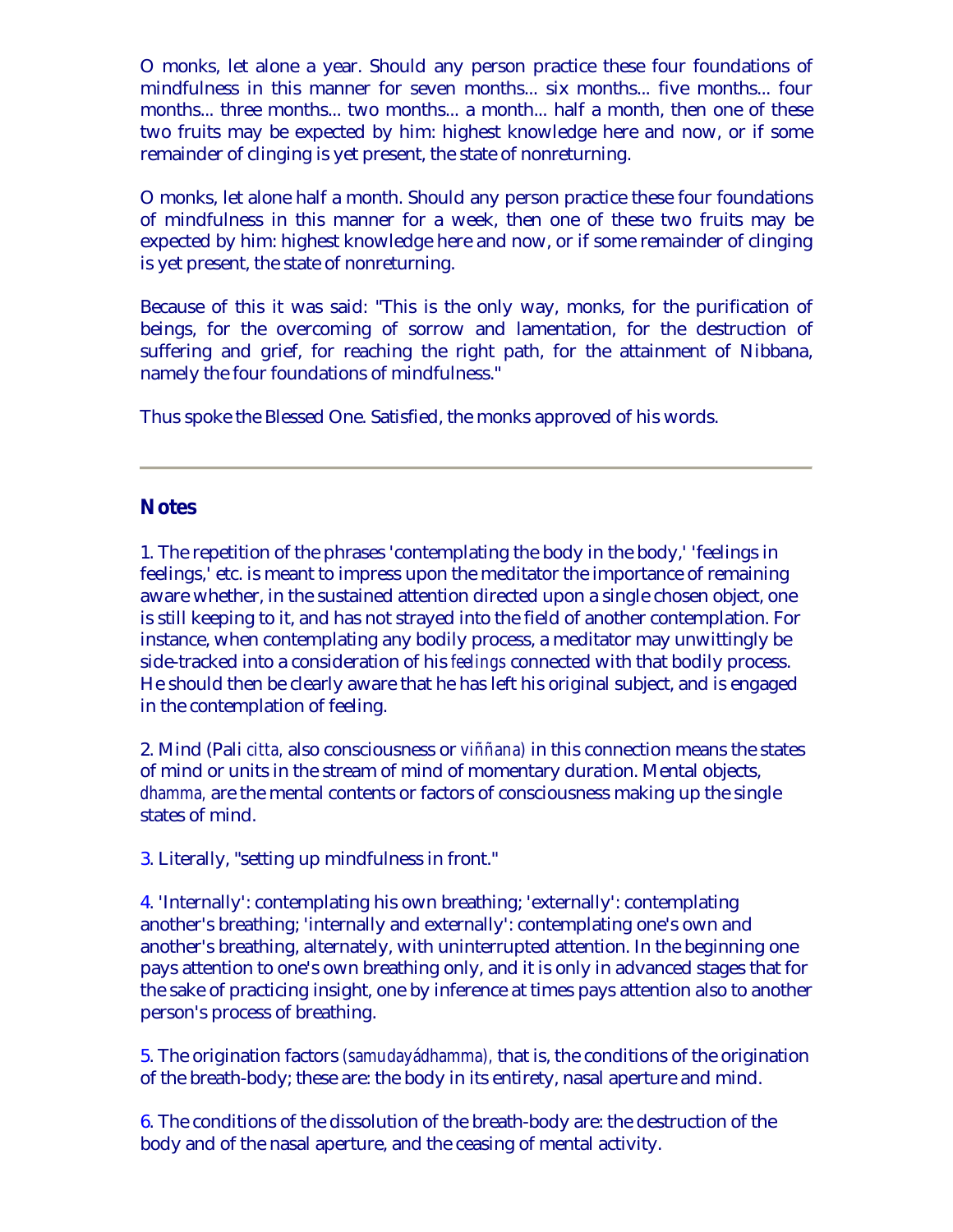<span id="page-16-0"></span>[7.](#page-7-0) The contemplation of both, alternately.

[8.](#page-7-0) That is, only impersonal bodily processes exist, without a self, soul, spirit or abiding essence or substance. The corresponding phrase in the following contemplations should be understood accordingly.

[9.](#page-7-0) Detached from craving and wrong view.

[10.](#page-7-0) All contemplations of the body, excepting the preceding one, have as factors of origination: ignorance, craving, kamma, food, and the general characteristic of originating; the factors of dissolution are: disappearance of ignorance, craving, kamma, food, and the general characteristic of dissolving.

[11.](#page-8-0) The so-called 'elements' are the primary qualities of matter, explained by Buddhist tradition as solidity (earth), adhesion (water), caloricity (fire) and motion (wind or air).

[12.](#page-10-0) The factors of origination are here: ignorance, craving, kamma, and senseimpression, and the general characteristic of originating; the factors of dissolution are: the disappearance of the four, and the general characteristic of dissolving.

[13.](#page-10-0) This refers to a rigid and indolent state of mind.

[14.](#page-10-0) This refers to a restless mind.

[15.](#page-10-0) The consciousness of the meditative absorptions of the fine-corporeal and uncorporeal sphere *(rupáarupájhana).*

[16.](#page-10-0) The ordinary consciousness of the sensuous state of existence *(kamavacara).*

[17.](#page-10-0) The consciousness of the sensuous state of existence, having other mental states superior to it.

[18.](#page-10-0) The consciousness of the fine-corporeal and the uncorporeal spheres, having no mundane mental state superior to it.

[19.](#page-10-0) Temporarily freed from the defilements either through the methodical practice of insight *(vipassana)* freeing from single evil states by force of their opposites, or through the meditative absorptions *(jhana).*

[20.](#page-10-0) The factors of origination consist here of ignorance, craving, kamma, body-andmind *(namárupa),* and the general characteristic of originating; the factors of dissolution are: the disappearance of ignorance, etc., and the general characteristic of dissolving.

[21.](#page-11-0) The factors of origination are here the conditions which produce the hindrances, such as wrong reflection, etc., the factors of dissolution are the conditions which remove the hindrances, e.g., right reflection.